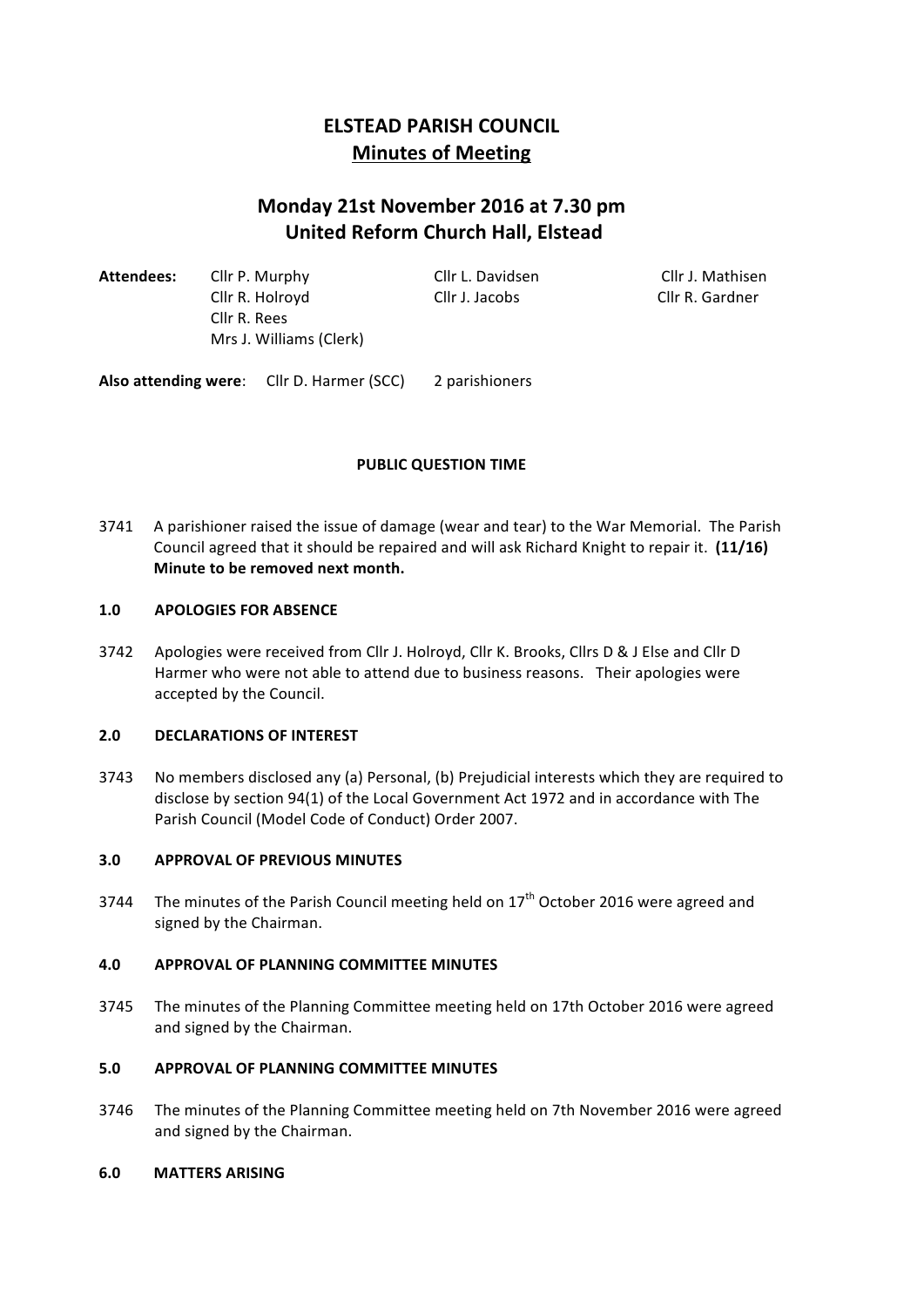- 3747 Tracys Development site (5 Anderson Place). Following the last PC meeting the development has been given approval for change of usage. The Parish Council expressed deep concern that planning enforcement plus the marketing of the property have been inadequate. Cllrs resolved unanimously that this should be referred to the Ombudsman. Cllr Brooke to prepare a document that will form the basis of this referral. Cllr Murphy to establish the procedure of referring to the Ombudsman. (11/16)
- 3688 There are two footpaths that need improvement. The MoD still intend to make the repairs but there is no target completion date.  $£1,000$  has been set aside from the PC to buy the materials needed. **(10/16)**
- 3602 Improved cycle route Elstead to Milford/Roodborough. Some of the route needs improving and runs over MoD land. The MoD confirmed that they support this and have minuted it to that effect. They also accept the slight detour required to improve the route. The PC sent Cllr Harmer an email regarding the detour route. (10/16) (combined with minute 3523) and referred to in item 9.
- 3413 Closure of Footpath  $64 -$  Cllr Harmer advised that the footpath is to remain closed for a further year.  $(05/16)$
- 3125 Village Banner/logo Cllr Mathisen advised that he was hoping that the appropriate Neighbourhood Plan groups would consider whether an internet hub was needed for the village and whether a new village banner/logo was appropriate. (06/15)
- 3748 Flooding in Springfield SCC have stated they cannot invest any further in drainage in this area so the matter lies unresolved. It was suggested that Cllr Rees refer this to the Local **Authority Ombudsman as SCC may be failing in their duty of care. (11/16).** A drain is silted over by the farm lane in Springfield. The drain has been completely covered over and therefore not being maintained as a drain. A developer owns this drain as it is on their land. Debris is now flowing onto road. The Clerk to write again to Framptons asking if the covering of the drain has been authorised. (11/16).
- 3749 Framptons Proposal. Peter Frampton attended the July meeting and presented new proposals of 40 dwellings concentrated on the lower slopes of Bonfire Hill with the top of the hill left clear with footpaths. Framptons sent a visual of the proposal but no information on the works carried out on the drainage problem. The Clerk to follow up **this up again by letter.** (11/16).
- 3750 Cllr J. Else has suggested a joint training sessions with all Western Villages attending and to be run by WBC likely November/December. The Clerk to follow up with Cllr J. Else. **(11/16).**
- 3751 The issue of parking in Hazeldene/Broomfield PSCO Francis will investigate. The Clerk contacted PCSO Francis however he has moved role. Following a meeting with local **police representatives the PCSO will keep an eye on this area. (11/16). Minute to be** removed next month.
- 3752 Elstead Parish Council Document storage. The Clerk has visited the Warden's office but there is no room for storage owing to the large amount of rubbish that is in there. The Clerk has contacted Cllr Else to see if it can be removed. (11/16).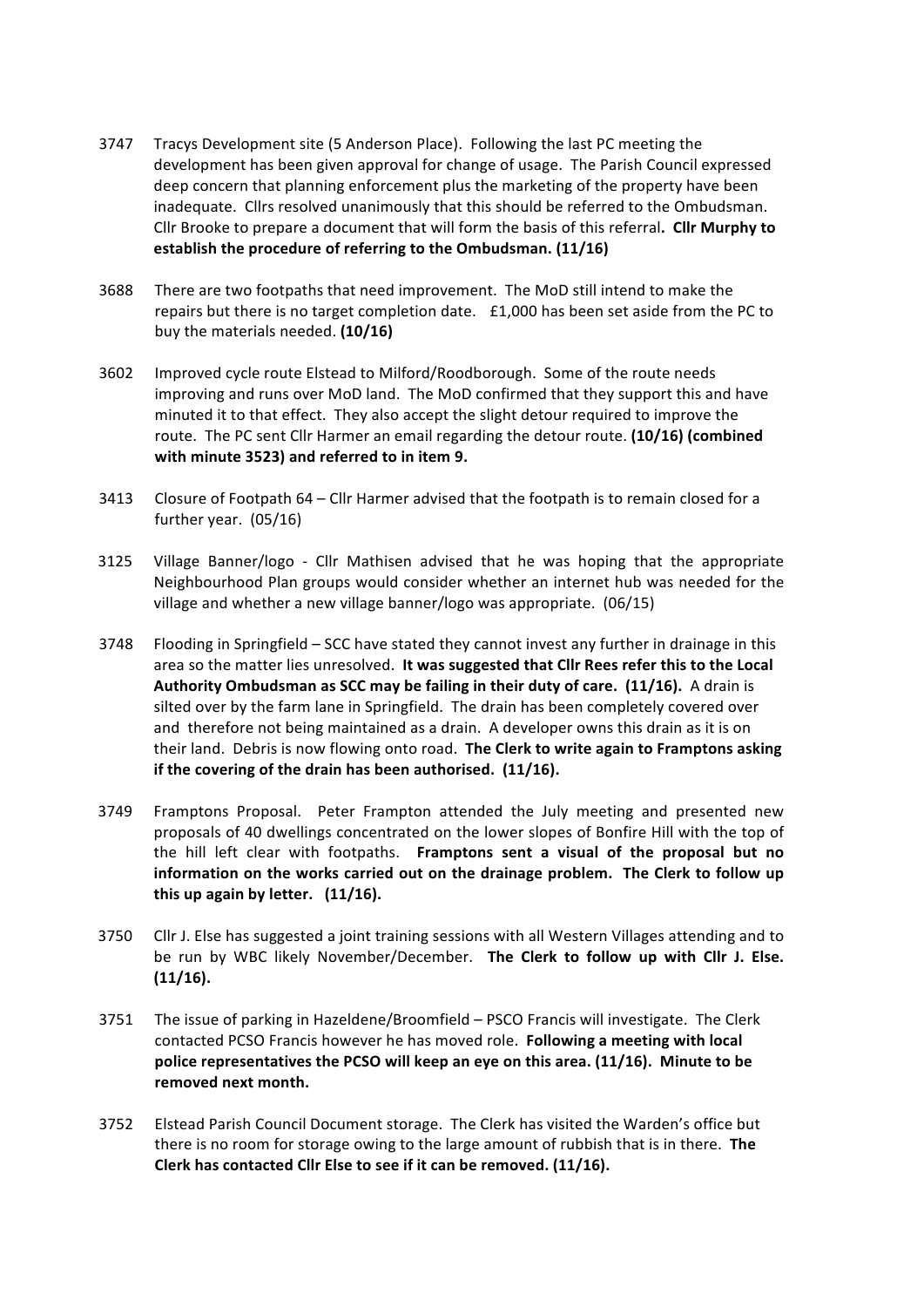- 3695 Beacon View Funding Request (Cllr Mathisen declared a prejudicial interest in this matter). Work has been completed on this project. **Beacon View residents to submit a formal** request for funding to help with signage. (10/16).
- 3753 School Fruit Trees The Clerk confirmed the Parish Council would take three trees. The Clerk has contacted the school several times regarding this but owing to a new Head and the previous lead teacher of the project retiring there has been no date given for the **planting of the fruit trees. The Clerk to contact the school again. (11/16)**
- 3395 Footpath 113 needs to be addresed as part of the mapped route does not exist. Cllr Brooke to follow up. (11/16). Minute to be removed next month.
- 3697 A change of speed limit plus addition of a VAS on the Milford Road by the sharp bend has been discussed however the item has been withdrawn from SCC expenditure. Cllr Murphy clarified that this was our priority in terms of projects. There is to be a local committee meeting at SCC on 16.09.16 where this will hopefully be discussed. **(09/16) See item 9**
- 3469 Cllr Murphy has forwarded written summaries of his recent meeting and correspondence with MMC as summarised below: Minute to be removed next month (11/16).
	- Waste: issues of waste being dumped have been partially resolved. The culvert remains blocked. The owners are dealing with this. Cllr Davidsen to keep an eye on the route. **(06/16)**
	- Planning Appeal: This has been lodged. MMC are no longer partnered with Linden **Homes. (06/16)**
	- **Tanshire Park:** The Owners of Tanshire is interested to have discussions with MMC however there have been communication issues between the two sides. Tanshire Park is considering running a shuttle bus service to stations. Cllr Murphy indicated that there was strong demand for a shuttle bus service from parishioners too. (04/16)
- 3566 Cllr Jacobs asked if it was possible to have copies of maps of land that are owned by the Parish Council. Cllr Murphy advised that some of the Greens are leased to the PC for 100 years. Cllr Harmer suggested that he might be able to help. (07/16)
- 3700 Cllr Harmer has organised a Task Group Meeting with Parish chairs of the Western Villages; Elstead, Frensham, Tilford, Peper Harow, Thursley, Dockenfield, Hindhead and Churt. More information regarding expenditure (VAS / cycle route) to be shared at the meeting on 21<sup>st</sup> October. Minute to be removed next month as subject to be addressed **in item 9. (11/16)**
- 3605 The Quillets grass has been cut and the damaged fence removed completely with no intention to replace it. Concern was expressed that balls might go into play area and that the entrance gate does not close fully. WBC said that they are going to look into making the waste bin more obvious as there is still an issue of rubbish being dropped. The Clerk to follow up with Cllr J. Else. (11/16).
- 3674 The pitch has been enlarged at Burford rec but now it is difficult for the EVAA to access the allotment. Richard to cut back the willow tree. The issue of the difficulty of access for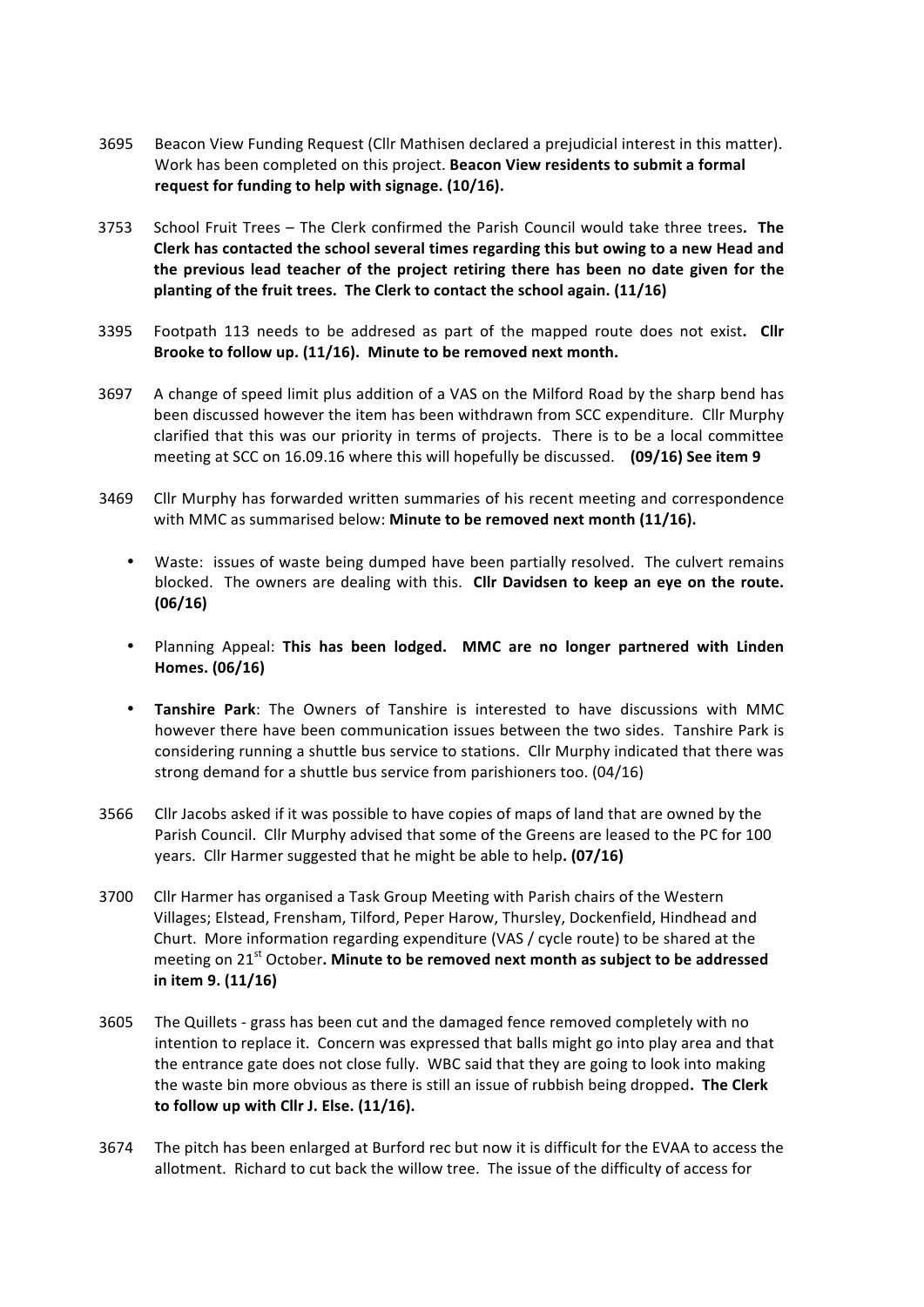small vehicles via the Milford Road was again discussed. It was advised that some fill had been put down along the Milford Road access, Cllr Brooke to verify this. (11/16) Minute to be removed.

- 3754 The condition of the track at the end of Hookley Lane  $-$  a parishioner queried whether this could form an extension to the Rodborough-Elstead cycle route however this would be expensive. The PC wondered whether a group of volunteers might be willing to do some remedial work on this route i.e lay stones in the centre of the route on a raised area which would enable the water to drain off either side. The PC would be prepared to pay a small financial contribution. The route is not in a SSSI so will not require fittleworth stone. Clir Gardner to organise. (11/16)
- 3755 The tenants of the horse field have made a manure pile against the EVAA boundary fence and it is now above the level of the rabbit proofing. The Clerk has contacted the agent regarding this and it has been moved. (11/16). Minute to be removed next month.
- 3756 The Clerk spoke with the owners of Laybrook Cottage and they have no issue with the siting of a VAS on the current illuminated speed sign outside of their property. The VAS has been ordered and the installation is expected soon along. (11/16) Minute to be removed next month.
- 3757 The new goalposts have been installed. The Sharks have requested that Richard do the final bit of remedial work to install them safely. The PC agreed that Richard could do this. The Clerk to advise Richard Knight. (11/16) Minute to be removed next month.
- 3758 The Appeal for the first application will be heard on  $10^{th}$  January. The Parish Council is in agreement that they are happy for Dawn Davidsen to attend instead of Cllr Murphy who will be away. Cllr Davidsen to liaise with Dawn. The PC suggested that Dawn might seek the approval of Peper Harow to speak on their behalf. (11/16)
- 3759 The Clerk forward the following Highways Localism projects to The Churt Clerk who is coordinating the Western Villages response this year: (11.16) Minute to be removed next **month**.
	- a) The sliproad by Burford Lodge Rec going back towards the village centre cut back vegetation. NB one ash shows signs of die back.
	- b) The verge in between Lex Farm and Laybrook Cottage cut back vegetation assuming the new VAS is installed.
	- c) Cllr Murphy contacted Steve Lindsey Clerk regarding overgrown vegetation on Fulbrook Road and this has been cut back subsequently.
- 3760 A replacement for Tic Jeffery on the Pavilion Trust has yet to be found. Clir Murphy to **follow up. (11/16)**
- 3761 A copy of the EVAA agreement has been forwarded to The Clerk and Cllr Brooke. (11/16). **Minute to be removed next month.**
- 3762 Cllrs investigated reports of a blocked route near Prides but on arrival the route was not blocked. Cllr Mathisen advised the MoD. (11/16). Minute to be removed next month.
- 3680 Sewerage Site: David Harmer to investigate the sewerage site situated before the stream along Westbrook Hill. **(10/16)**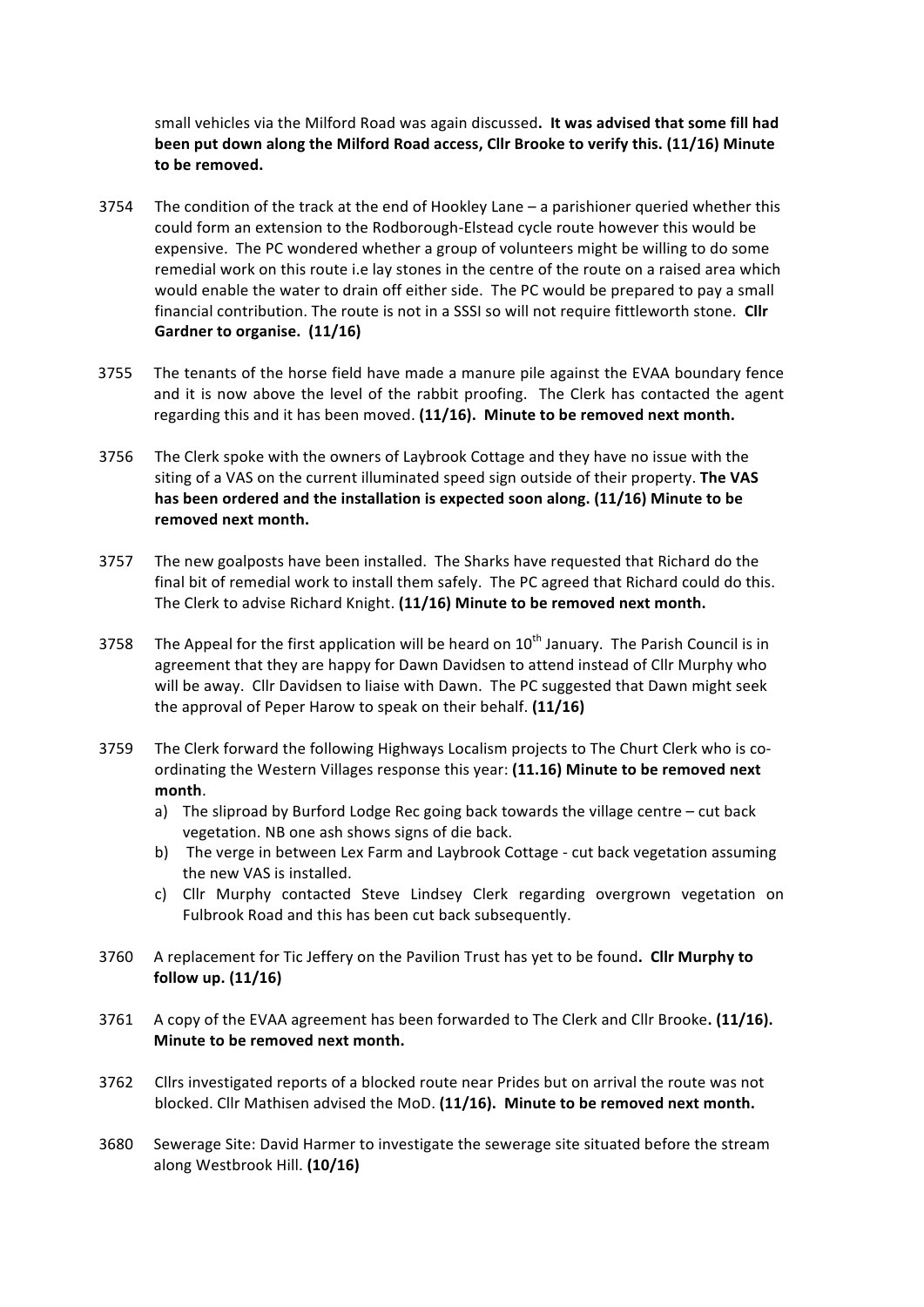3682 David Harmer reported back that the proposed Rodborough-Elstead cycle route had support in principle from Witley Parish Council (the route touches their parish). Public Rights of Way have produced a list of what needs to be done but there are no costs as of yet. MoD have agreed to the improvement of the route over their land but will not be able to contribute to the costs. This part of the route would need to be gravelised. 63 needs fittleworth stone before 113 is drained and gravelised. (10/16) See item 9.

# **7.0 NEIGHBOURHOOD PLAN**

- 3763 A follow up survey has been printed and distributed and the last date for commenting is 2<sup>nd</sup> December. There have been some responses. It is also available online. (11/16). **Minute to be removed next month.**
- 3764 The first housing sub committee met to discuss alternative housing development site availability and suitability. Three sites have already been rejected due to proximity to SPA. A set of criteria to be drawn up so that each site can be assessed and measured equally **and fairly. (11/16)**
- 3541 The Clerk to follow up on the availability of  $£1,000$  grant as now several weeks since the application was submitted. **(10/16)**
- 3765 The SG committee agreed that policy training was needed and that the estimated cost of £3,750 plus VAT was reasonable. The Clerk has booked two training dates:  $28^{th}$  January and  $4<sup>th</sup>$  February 2017. (11/16). Minute to be removed next month.
- 3766 An invitation to attend a youth forum has been drafted and The Clerk to circulate. (11/16). **Minute to be removed next month.**
- 3767 The NHP team distributed a 'housing site request' letter to all residents asking for suggestions for available and alternative development sites within the village. (11/16). **Minute to be removed next month.**
- 3707 It was suggested that a joint exercise should be undertaken with Milford and Witley as there should be some commonalities between all the parishes and their respective NHP processes. **(10/16)**

# **8.0 REPORT WITH WBC ON DRAFT LOCAL PLAN, 16th NOVEMBER 2016**

3768 Cllrs Murphy and Jacobs met with Graham Parrott and Mathew Ellis of WBC Planning Department. The PC wanted clarification as to whether the 70 dwellings proposed for Tanshire Park were included in the figure of 150 dwellings for Elstead as the majority of Tanshire Park falls within Peper Harow. WBC agreed that it should state 150 for the NHP area. 

The PC argued against both new proposed housing sites being built off Hookley Lane as this would lead to terrible congestion for cars trying to turn out onto the Milford Road. The PC asked for the Local Plan not to preclude other parts of Elstead from being removed from Green Belt if they were suitable for development instead of two sites happening in Hookley Lane. WBC agreed that wording could be changed in part 1 to accommodate other sites for consideration before part 2 of the Local Plan is published.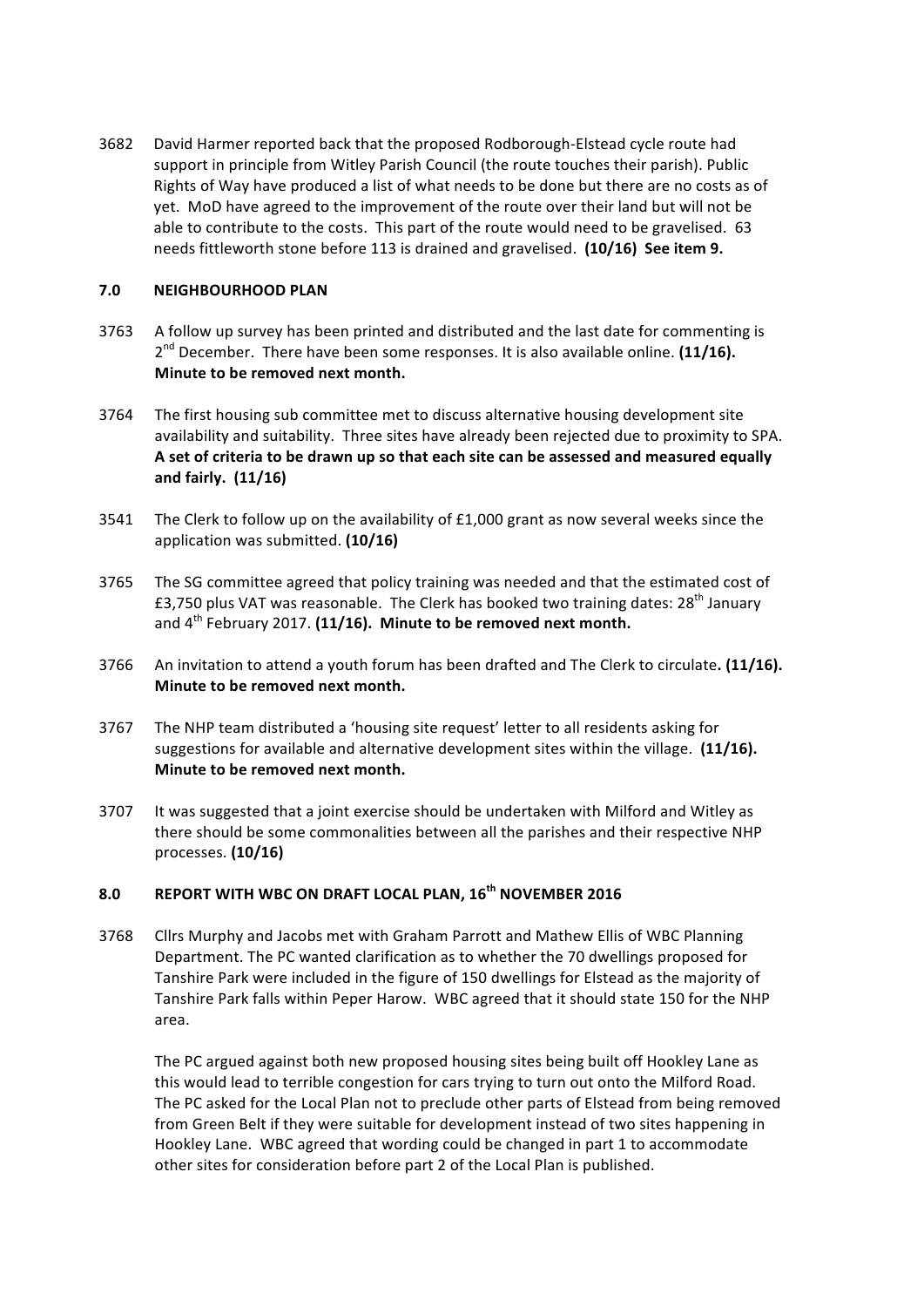The PC asked WBC about rural exception sites and their role in meeting the overall housing target. WBC suggested that as exception sites they could not easily feature in the allocation, unless the PC had specific sites in mind. The criteria were however quite demanding.

The PC asked about the timetable for the introduction of the Community Infrastructure Levy (CIL). Mr Parrott confirmed that WBC was working on a draft charging schedule, with the aim of introducing the CIL at the same time as the adoption of Part 1 of the Local Plan, or possibly even before then.

The Clerk to forward a detailed write-up to all cllrs. (11/16) Minute to be removed next **month.**

# **9.0 REPORT FOLLOWING THE HIGWAYS TASK GROUP MEETING, 21st OCTOBER**

- 3769 Cllr Murphy attended a Highways Task Group Meeting organised by Cllr Harmer. In the meeting it was confirmed that the VAS installation and the re-siting of the village boundary will happen during this fiscal. The Clerk to ask Richard to continue to mow the grass around Lex Farm. (11/16) Minute to be removed.
- 3770 The Rodborough cycle route  $-$  SCC have no further funds for this project this year. Cllr Mathisen to ask HUG if the PC can spread stones on part of the route. HUG to ascertain what the cost is. If the cost is approved The Clerk to ask Richard to spread the stones. **(11/16)**

# **10.0** REPORT FOLLOWING A PLANNING UPDATE TRAINING EVENT, 9<sup>th</sup> NOVEMBER

3771 Cllr Brooke attended a planning update training event. The Clerk to forward the training presentation to all Cllrs on the Planning Sub-committee. (11/16). Minute to be removed **next month.**

# 11.0 **REPORT FOLLOWING A LOCAL POLICING MEETING, 8<sup>th</sup> NOVEMBER**

- 3772 Cllr Murphy and The Clerk met with local PCSO Karen Phillips and PC Teresa. We discussed the key four areas that concern Elstead:
	- 1. Vandalism:
	- 2. Attempted break ins
	- 3. Parking Around the school at pick up / drop
	- 4. Trail bike Riding over the commons
		- $\circ$  The Police representatives confirmed that they have a 4x4 but it is not police policy to chase a motorbike.
		- $\circ$  The areas which have suffered from recent vandalism will be patrolled where possible.
		- $\circ$  Neighbourhood Watch operates in a new way. People should refer to the 'In the Know' community website.
		- o Surrey Police website contains up to date news so worth looking at.
		- $\circ$  People should uses 101 and only use 999 when a crime is in progress.
		- $\circ$  There is a new Casualty reduction Officer for Waverley starting soon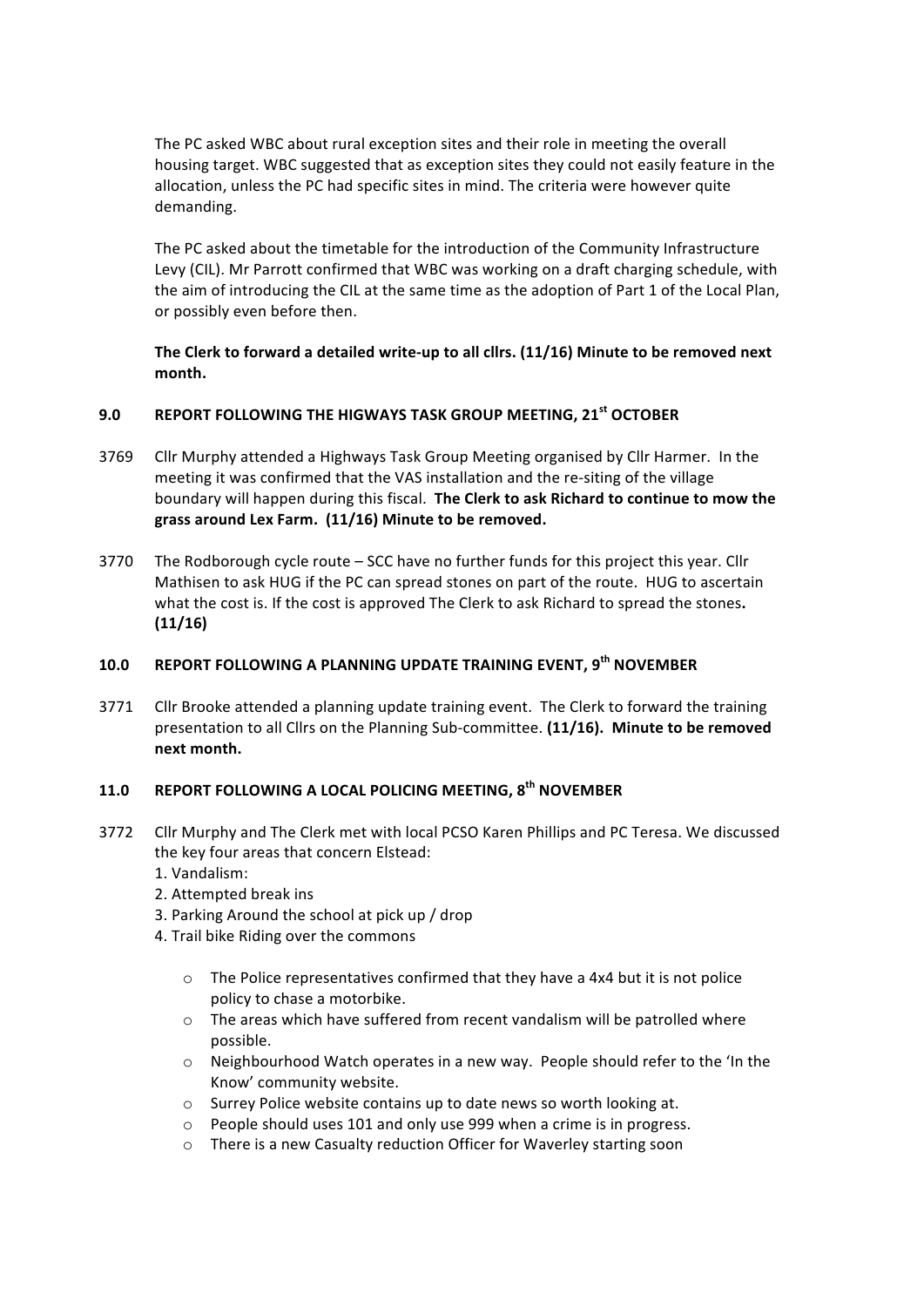# The Clerk to put this information in the village news and on the website. (11/16). Minute to be removed next month.

# **12.0 REPORT FOLLOWING THE CAB ANNUAL MEETING, 21st OCTOBER**

3773 Cllr Holroyd provided a print out of the CAB Annual Report and Accounts for circulating. The Clerk to circulate. (11/16) Minute to be removed next month.

Overall main aim to change lives by:

- $\circ$  Reducing social exclusion by securing £1.5 million in unclaimed financial entitlements for 446 people helping to manage £1.8 million of debt for 17,000 issues
- $\circ$  Saving Tax payers money by preventing 134 local people losing their homes
- $\circ$  Supporting working people by solving 1,400 employment related issues
- $\circ$  Improving peoples lives by highlighting 503 examples of poor or ineffective policy or services by volunteer opportunities for more that 160 volunteers and handling 500 consumers related issues

# **EVERY £1 invested in Citizens Advice Waverley they generate £2.67 in fiscal benefits, £ 13.16** in additional public value and £5.13 in benefits to individuals

## **National survey results**

- $\circ$  2in every 3 clients have their problems solved
- o 4in 5 clients said advice improved their lives including reducing stress and improving finances
- $\circ$  90% of clients reported satisfaction with the overall service
- $\circ$  They do this by having 175 volunteers three quarters of their funds from Surrey county council and Town councils
- $\circ$  The remainder money is fundraising.
- $\circ$  The future is having CAB in GP surgeries to support social care issues for patients (pilots in the Mill at Godalming and Milford Surgeries)
- $\circ$  Joan advised the Chair Paul Ress to contact (gave contact details to him) the Clinical Commissioning Group (CCG) to discuss CAB being part of the STP plans for future Care in Surrey.

# **13.0 BURFORD LODGE PAVILION**

3774 Following on from the significant vandalism that occurred at the Burford Lodge Pavilion on the weekend of the  $1<sup>st</sup>/2<sup>nd</sup>$  October the building has been secured and is not useable. Elstead Sharks have written to the PC proposing two different options for the future of the pavilion. 

Option one – demolish and rebuild on current site Option two – demolish and build an extension to the tennis club house.

Cllrs prefer the second option. The Clerk to write to EVTC and The Sharks to arrange a meeting to discuss the two options. Cllrs Murphy and Rees to attend. (11/16).

3775 The Sharks have asked whether they can have access to water to help with line painting. Cllr Murphy to liaise with Richard to make a lockable door on one of the boarded up toilets and The Clerk to advise The Sharks. (11/16). Minute to be removed next month.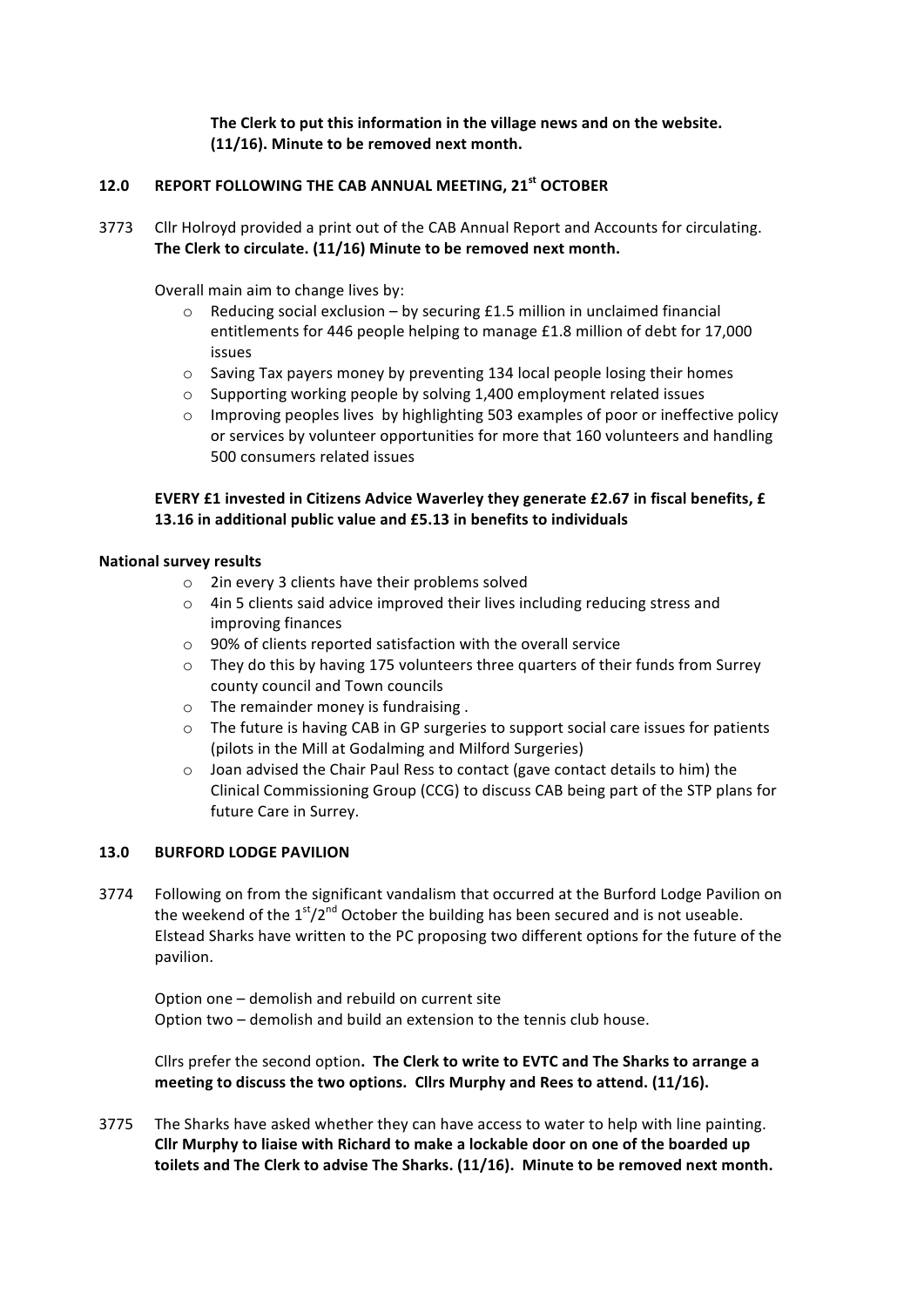# **14.0 PITCH RENOVATION THURSLEY ROAD RECECREATIONAL GROUND**

3776 There is considerable wear and tear on the Thursley Road football pitch. The Grounds Contractor recommends overseeding, verti draining and spreading loam at the end of the season. Cllr Murphy has applied for some PIC funds, which if granted, could cover half the cost. The Sharks and ECC will pay most of the money. Assuming that WBC pay £700 from PIC funding, The PC agreed it would fund £200 if necessary. **The Clerk to write to The Sharks** to advise them of this. (11/16)

## **15.0 PLAY AREAS SUB COMMITTEE**

- 3777 Site visit completed and costs for the rota net, zip wire, log basket swing and large pirate ship total £28,766 . PC to consider setting aside more money for this and to consider this in the Finance Meeting on 28<sup>th</sup> November (11/16).
- 3593 Richard Knight was thanked for doing a wonderful job repairing the train. The play area sub committee to start to research a suitable replacement for the train. **(09/16)**
- 3593 The St James Primary School PTA co-opted onto the Committee through The Clerk. (11/16) **Minute to be removed.**
- 3778 Applications to WBC for  $£3,000$  and to Tesco Bags of life completed and awaiting a decision. (11/16)
- 3779 Suez Landfill, Sports England and WREN action fund all either currently closed or we outside of their funding zone. (11/16) Minute to be removed.
- 3780 Additional funds for new play equipment at Burford Lodge Recreational Ground to be investigated such as SITA, Veolia, Billmeir and Tanshire Park. (11/16).
- 3548 Cllr J. Holroyd has started to engage with Rodborough and Broadwater for feedback on items for teenagers. (06/16). Minute to be removed next month.
- 3720 The Clerk has liaised with St James Primary School however the school have suggested waiting until Mrs Elliott the new Head Teacher starts. The Clerk to follow up (10/16). **Minute to be removed next month.**

### 16.0 **IMPROVEMENTS TO THE STEPS BEHIND THE FLEECE**

3781 Concern was raised regarding access from Bridge House to The Spar as the public footpath is very uneven and dark. Cllr Murphy contacted Mr Tracy who is happy if the steps are repaired. Cllr Murphy to discuss repairs with Richard Knight. (11/16).

#### **17.0 EER**

- 3782 Report has been recreated and is awaiting final approval so it can be circulated. **(11/16)**
- 3783 The Clerk to finalise the calendar rota for 2017. (11/16)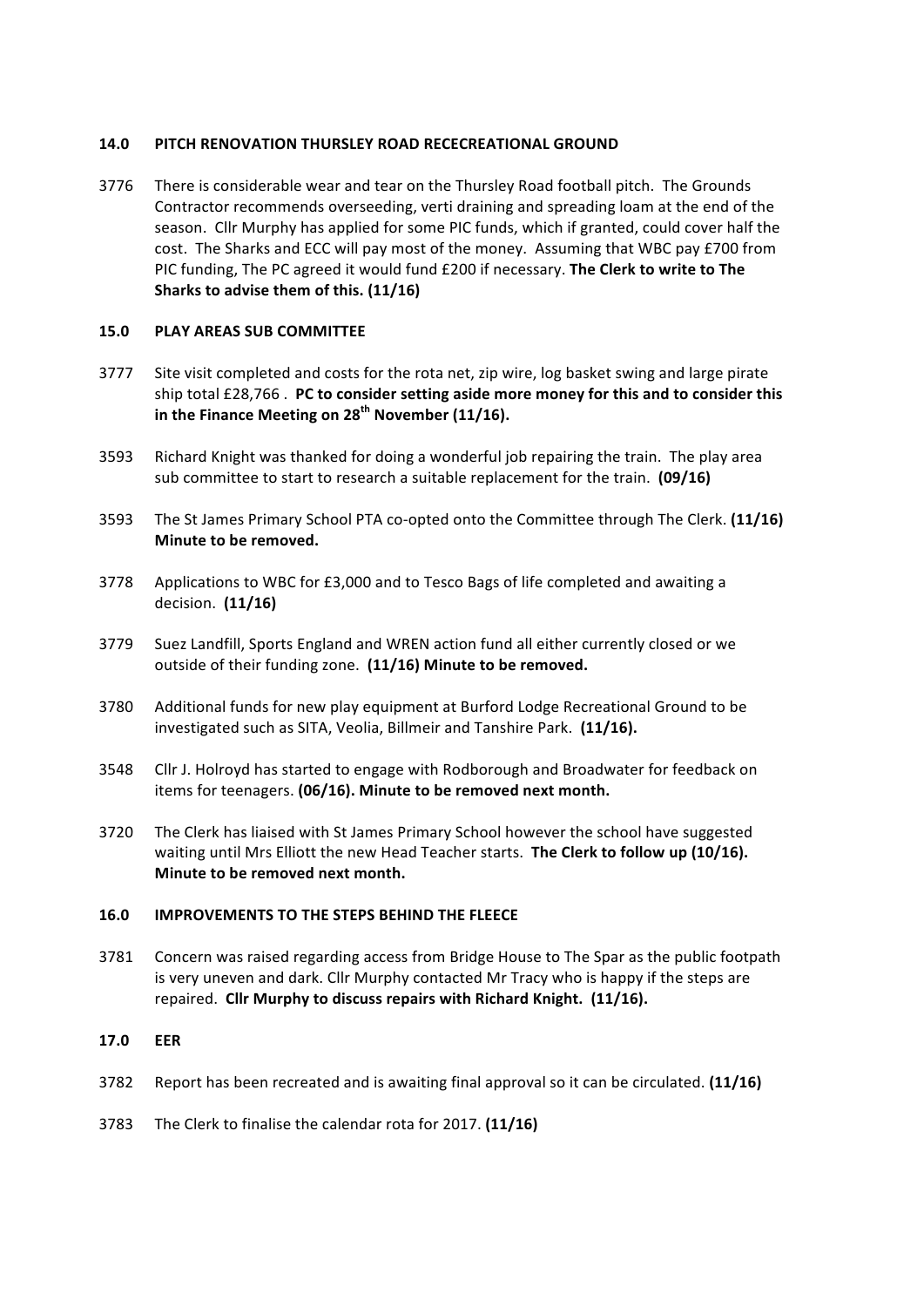3784 Cllrs were reminded that there is a supply of salt for icy/snowy conditions. Cllrs / The Clerk may contact Richard Knight to ask for salt to be spread in key village locations. **(11/16) Minute to be removed next month.**

# **18.0 PLANNING INFRASTRUCTURE CONTRBUTION FUNDS**

3785 There are various PIC funds available. The Clerk to ask WBC what constitutes an environmental improvement project. The PC agreed that the Village Hall could apply for the Community Funding PIC allowance. The PC agreed that the Cricket Club could apply for funding towards a new water main to the cricket square. (11/16).

# **19.0 REPORTS AND CORRESPONDENCE**

- 3786 Information was received regarding SCC who are planning on running a trial where street lights in certain areas will be switched off from midnight to 5am. This will be affective from the beginning of December. Most side roads in Elstead are affected. The Clerk to publicise on the PC website – it is too late for the December issue of the EVN (11/16). **Minute to be removed next month.**
- 3787 A request was made to repair a hole in the Jubilee Rec playground and repair the rust on the multiplayer. The Clerk to contact Richard Knight. (11/16) Minute to be removed next **month.**
- 3788 Notification was received of the Clockhouse AGM which will be held on Friday 3<sup>rd</sup> March at 7pm at The Clockhouse. (11/16) Minute to be removed next month.
- 3789 Notification was received of a change of date for the next Joint Town & Parish Council Meeting. It will now be held in early 2017 and not on 28<sup>th</sup> November 2016. **(11/16) Minute** to be removed next month.
- 3790 Notification was received of the Surrey Waste Local Plan Survey. As we are not responsible for waste there is no need to complete. (11/16) Minute to be removed next **month.**
- 3791 A request was made to SCC regarding a broken manhole and some overhanging branches on Fulbrook Road. Both matters were dealt with. (11/16) Minute to be removed next month.
- 3792 Correspondence was received from the Head of Finance at WBC advising that there would be a 10% reduction in compensatory grant for FY17/18. (11/16). Minute to be removed **next month.**
- 3793 Information was received from SSALC advising that Parish Cllrs should have the same rights as Principal Authority Cllrs and be able to claim Dependant Carers Allowance. (11/16) Minute to be removed next month.
- 3794 A request was made to SCC regarding a broken manhole and some overhanging branches on Fulbrook Road. Both matters were dealt with. (11/16) Minute to be removed next **month.**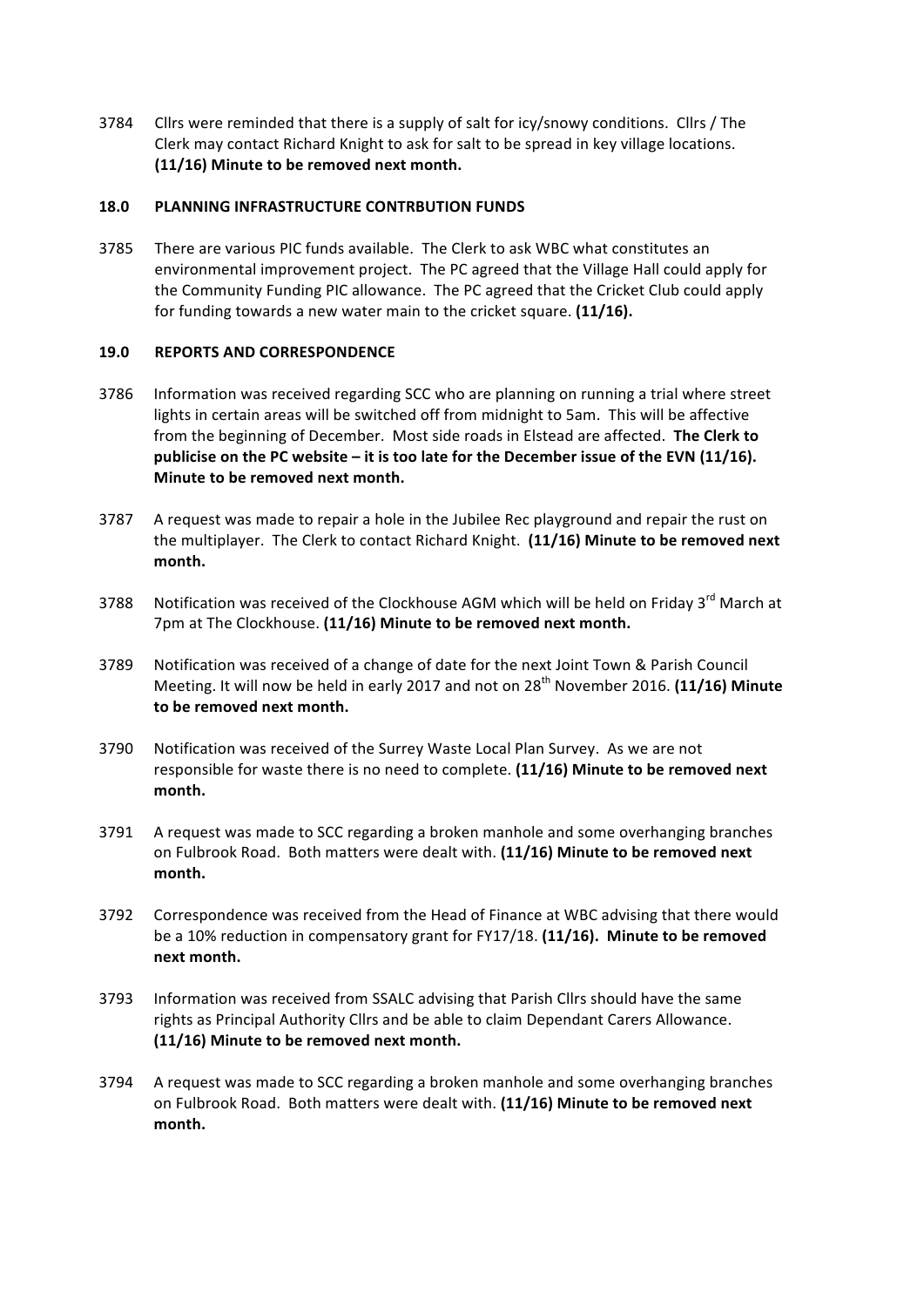- 3795 An invitation was received from the Mayor and Mayoress of Waverley regarding the masquerade ball which is being held on  $3<sup>rd</sup>$  December proceeds of which go to Change of Scene and Royal Surrey Hospital Fundraising. **(11/16) Minute to be removed next month.**
- 3796 A press release was received concerning a new initiative  $-$  £300 on the spot fines for fly tipping. (11/16). Minute to be removed next month.
- 3797 Correspondence was received regarding National Tree Week  $26<sup>th</sup>$  November  $4<sup>th</sup>$ December. (11/16) Minute to be removed next month.
- 3798 Information regarding the availability of a shared ownership home in Elstead has been received. The Clerk has posted on the website and advertised through school. Cllr Davidsen has posted the details on fb. (11/16) Minute to be removed next month.
- 3799 Advance notice was received regarding SCC Elections which will happen on Thursday  $4<sup>th</sup>$ May 2017. (11/16) Minute to be removed next month.
- 3800 Details of a ground maintenance company have been received, The Parish Council are happy with the current contractor. (11/16) Minute to be removed next month.
- 3801 The Clerk shared 2017 PC meeting dates. The PC agreed to postpone the august meeting due to cllrs availability. (11/16) Minute to be removed next month.
- 3802 Correspondence was received asking whether the PC would like to receive some of Arthur Mashfords items relating to the history of Elstead. The PC would be very pleased to accept these items. (11/16) Minute to be removed next month.

### **20.0 ACCOUNTS FOR PAYMENT**

3803 The following accounts for November were presented for payment, duly authorised and cheques signed:

| Payee                 | Cheque no | <b>Purpose</b>                           | Amount  |
|-----------------------|-----------|------------------------------------------|---------|
| J Williams            | 3563      | home working and salary                  | £499.90 |
| J Williams            | 3564      | expenses                                 | £10.00  |
| <b>Sharks</b>         | 3565      | Contribution towards replacing the goals | £300.00 |
| <b>Richard Knight</b> | 3566      | Maintenance                              | £234.64 |
| <b>Imagine Places</b> | 3567      | NHP Follow up survey and Survey Monkey   | £409.00 |
| <b>SE Water</b>       | 3568      | Water Bill Rec May 2016-Nov 2016         | £165.00 |
| <b>SSALC Limited</b>  | 3569      | Planning update                          | £55.00  |
| ICO                   | 3570      | Data protection Registration             | £35.00  |
| SSE                   | 3571      | Electricity to Burford Lodge             | £8.64   |
| Sandra Cheesman       | 3572      | Gravel for war memorial                  | £8.64   |